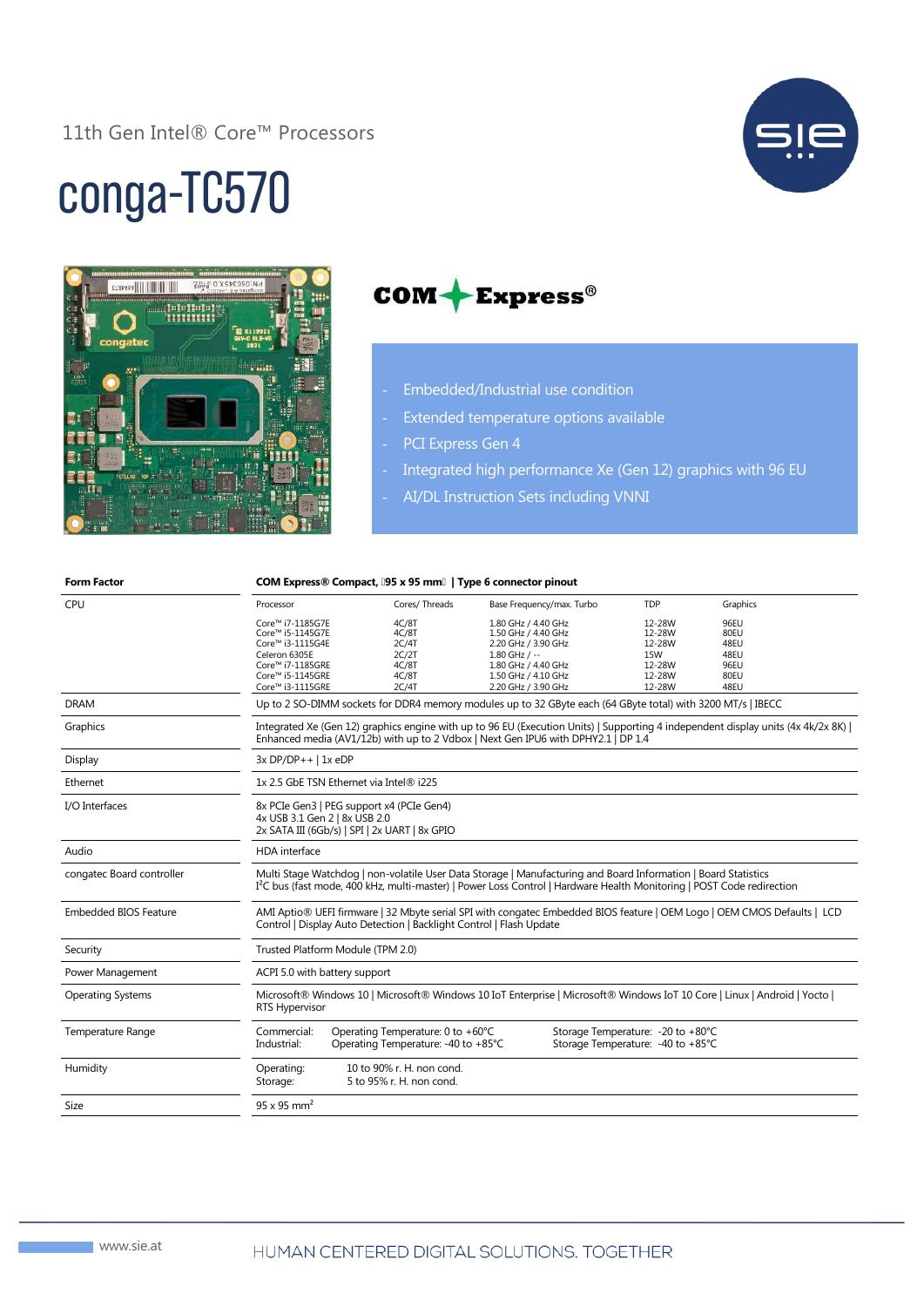## conga-TC570 | Block Diagram